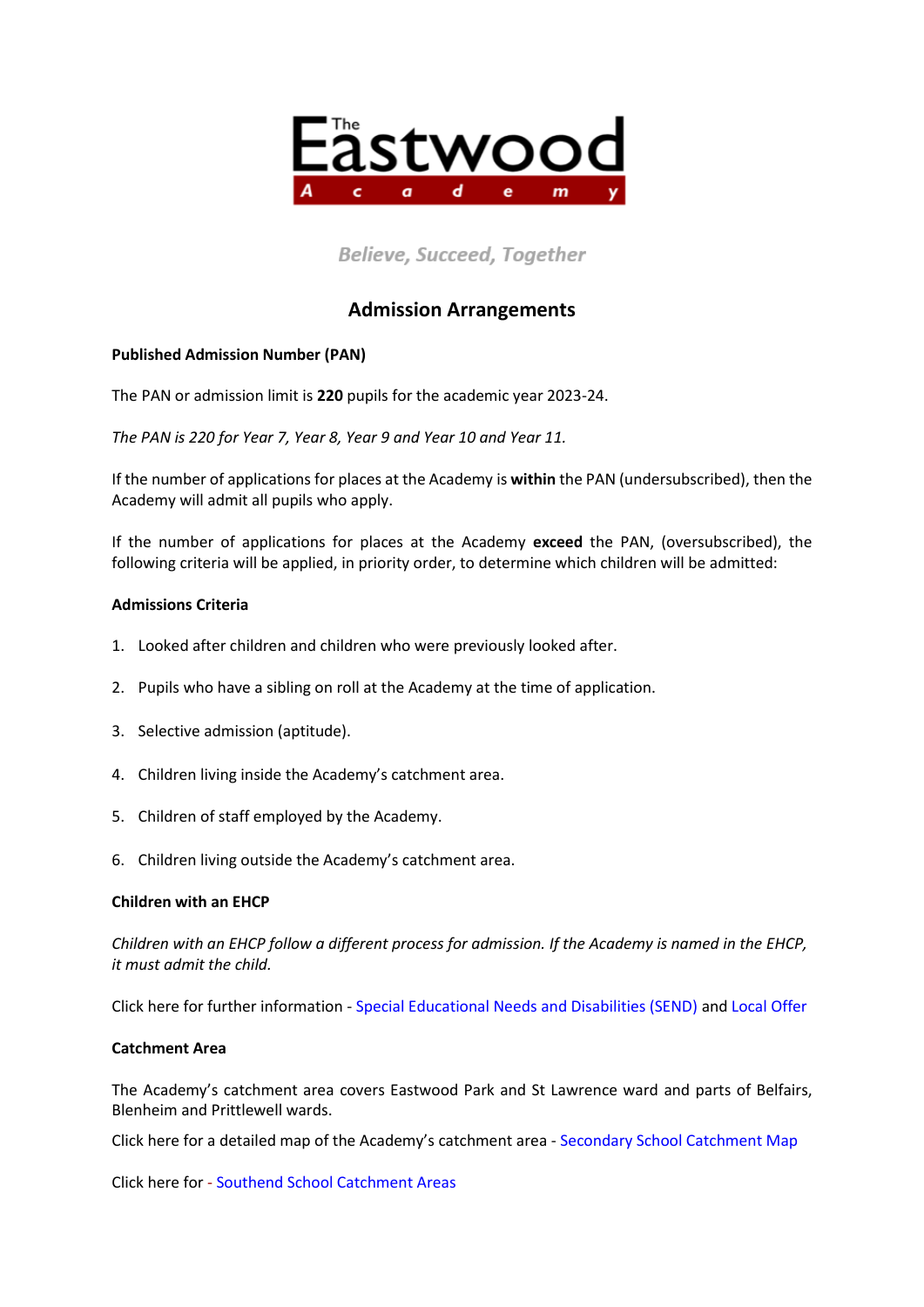

#### **Selective Admission (Overview)**

The Academy offers selective admission in respect to aptitude in **Sport** and **Performing Arts.**

The number of places available is 10% of the PAN i.e. 22 places in total. 11 places are assigned to Sport and 11 places assigned to Performing Arts.

Parents of children with an aptitude in these areas are invited to complete a Supplementary Information Form (SIF) for Sport and/or Performing Arts (refer to Appendix).

The SIF is in a Word format and can be downloaded and e-mailed to the Coordinator for Admissions, [Admissions@eastwood.southend.sch.uk](mailto:Admissions@eastwood.southend.sch.uk) **or posted to**: **Admissions, The Eastwood Academy, Rayleigh Road, Leigh-on-Sea, Essex, SS9 5UU.**

Only the information requested on the SIF should be provided. Any additional information submitted will not be considered.

SIFs must be completed and returned to the Academy by the **1 st September**. SIFs received after this date, will not be considered.

The SIF, in itself, is **not** an application form. Applicants still need to complete a Single Application Form (SAF) which is accessed via the Southend Borough Council website – [www.southend.gov.uk.](http://www.southend.gov.uk/)

Following completion of the SIF, applicants will be required to undertake an assessment of their aptitude (aptitude test).

Aptitude tests take place in September (dates will be published on the website and applicants will be notified). If the applicant is ill or injured on the day of the test, the Academy must be contacted and an alternative day may be offered.

Following completion of the aptitude test, applicants will be informed, in writing, prior to  $31<sup>st</sup>$  October, of their ranking in Sport and/or Performing Arts.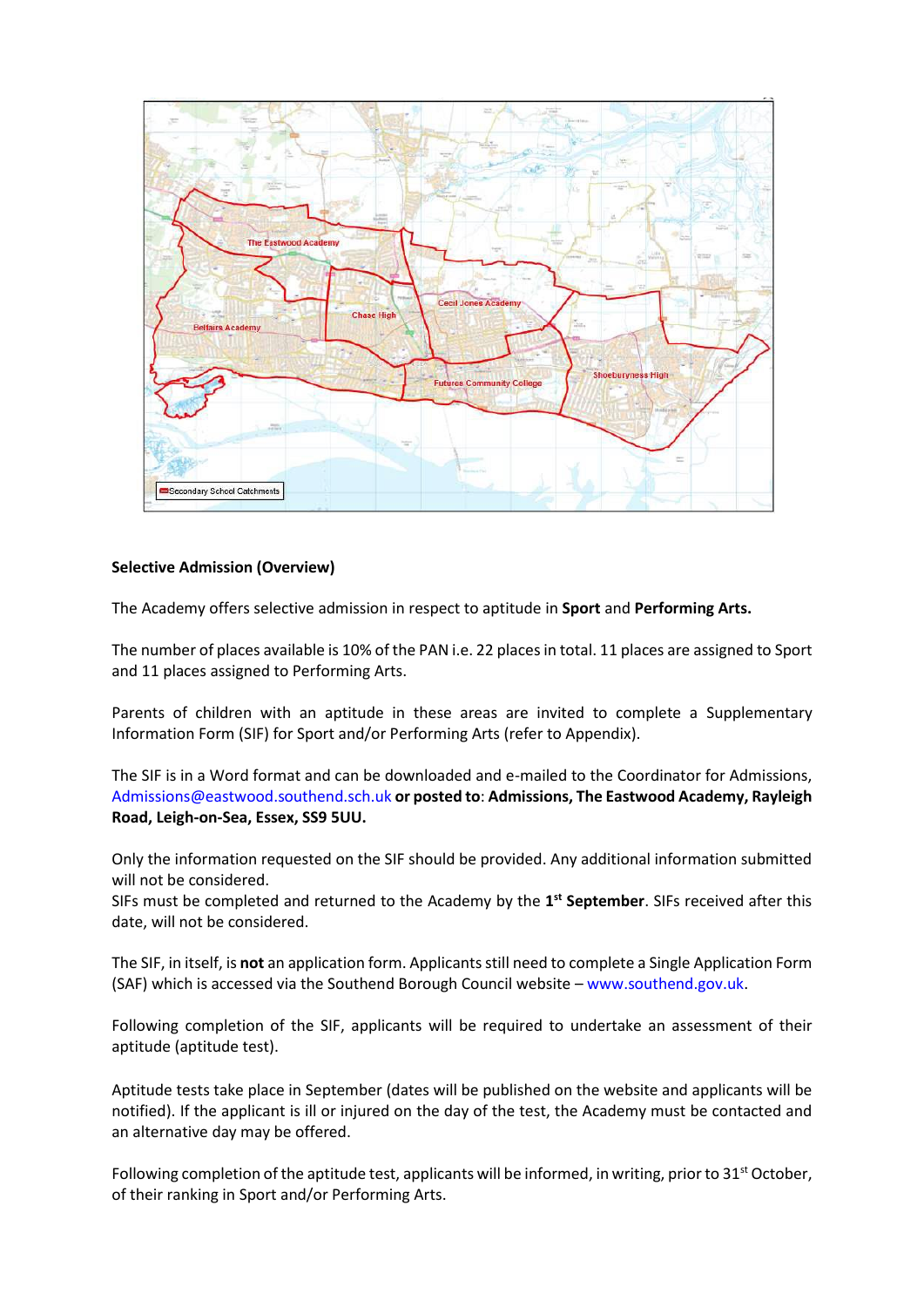## **Selective Admission (Aptitude Tests)**

Applicants can do **one** or **both** aptitude tests. The tests involve the following:

## *Performing Arts*

Applicants are required to partake in a teacher-led Performing Arts workshop. The workshop will allow applicants to explore a given stimulus and will give them the opportunity to realise their response to this musically, dramatically, vocally or through movement. Applicants will be placed in randomly selected groups on arrival where they will be introduced to a stimulus and, overseen by the workshop leader, devise a short performance. During the workshop, applicants will have the opportunity to work independently and collaboratively to develop a piece which they will perform. During the workshop, staff will interact and feedback to applicants as they move towards their performance. Staff will look for evidence of engagement with the stimulus material, imagination and flair when expressing themselves musically, dramatically, vocally or through movement and how they connect with an audience.

Applicants will be assessed using the grade descriptors below.

| Score     | <b>Grade Descriptors</b>                                                               |  |  |  |  |
|-----------|----------------------------------------------------------------------------------------|--|--|--|--|
|           | Can respond to stimulus with support.                                                  |  |  |  |  |
| $1 - 5$   | Can respond to feedback.                                                               |  |  |  |  |
|           | Can perform in front of an audience.                                                   |  |  |  |  |
|           | Can respond to stimulus independently.                                                 |  |  |  |  |
| $6 - 10$  | Can respond to feedback appropriately.                                                 |  |  |  |  |
|           | Can perform and connect with an audience.                                              |  |  |  |  |
|           | Can respond to stimulus independently showing imagination and creativity.              |  |  |  |  |
| $11 - 15$ | Can respond to feedback effectively, making modifications independently.               |  |  |  |  |
|           | Can perform and connect confidently with an audience.                                  |  |  |  |  |
| $16 - 20$ | Can respond to stimulus conceptually, creating and expressing ideas using a variety of |  |  |  |  |
|           | mediums.                                                                               |  |  |  |  |
|           | Can respond to feedback effectively making modifications, analysing, reflecting and    |  |  |  |  |
|           | critiquing their own performance.                                                      |  |  |  |  |
|           | Can perform and connect confidently with an audience demonstrating style and flair.    |  |  |  |  |

Each applicant will receive a score from 1-20 based on the grade descriptors. Applicants will be **ranked** according to their score. The 11 applicants with the highest rank, will be offered a place. If an applicant with a rank within the 11 places available does not take up a place, the place is awarded to the next highest ranked applicant. Where there is more than one applicant with the same score, the ranked position for these applicants is determined by **random allocation.**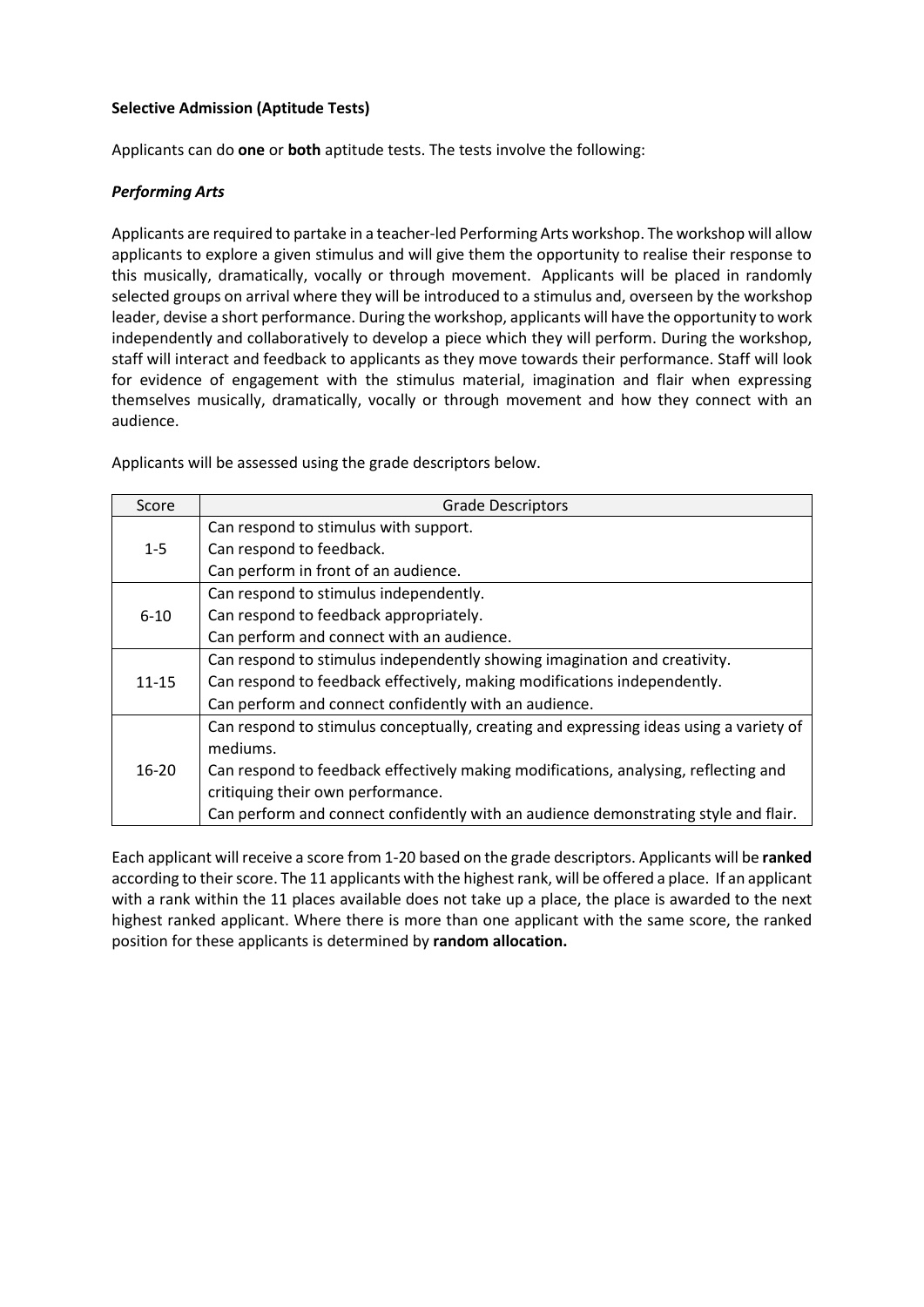## *Sport*

Applicants are required to take part in a games-related warm-up and then be assessed in the following 4 sport-related components of fitness.

| Area                             | <b>Test</b>                | <b>Test Administration</b>                                                                                                                                                                                                                                                                                                                                                   | <b>Attempts</b>              |
|----------------------------------|----------------------------|------------------------------------------------------------------------------------------------------------------------------------------------------------------------------------------------------------------------------------------------------------------------------------------------------------------------------------------------------------------------------|------------------------------|
| Agility                          | Zig-Zag<br><b>Ball Run</b> | The applicant will complete a zig-zag, diagonal run<br>set out by markers, whilst simultaneously dribbling a<br>basketball.                                                                                                                                                                                                                                                  | (x1 practice)                |
| Power                            | Ball<br>Throw              | The applicant will throw a rounders ball as far as<br>they can. The distance of that throw will be<br>recorded.                                                                                                                                                                                                                                                              | 3<br>(best effort<br>scored) |
| Speed                            | 50m Dash                   | The applicant will be timed over a 50-metre straight<br>line sprint.                                                                                                                                                                                                                                                                                                         |                              |
| Cardiovascular<br><b>Fitness</b> | Bleep<br>Test              | Markers are placed 20 metres apart and applicants<br>must run in between the markers in time with the<br>bleeps. As the test continues, the time between<br>bleeps is reduced. Should an applicant fail to make<br>the marker in time with the bleep, they will be given<br>a warning. The applicant is removed from the test on<br>the 3 <sup>rd</sup> consecutive warning. |                              |

Applicants will be assessed on a scale of 1-5 for each activity using the grade matrix below.

#### *Male Applicants*

| <b>Activity</b> | Unit            |           | 4           |             |             |           |
|-----------------|-----------------|-----------|-------------|-------------|-------------|-----------|
|                 | Time            | Less than | 12.5-13.1   | 13.2-13.8   | 13.9-14.5   | More than |
| <b>Agility</b>  | (sec)           | 12.5      |             |             |             | 14.0      |
|                 | <b>Distance</b> | More than | 32.9-29.0   | 28.9-25.0   | 24.9-21.0   | Less than |
| Power           | (m)             | 33.0      |             |             |             | 21.0      |
|                 | Time            | Less than | $7.7 - 7.9$ |             |             | More than |
| <b>Speed</b>    | (sec)           | 7.7       |             | $8.0 - 8.2$ | $8.3 - 8.5$ | 8.5       |
| Cardiovascular  | Level           | More than | 11.0-10.0   | $9.9 - 8.0$ | $7.9 - 7.0$ | Less than |
| <b>Fitness</b>  |                 | 11.0      |             |             |             | 7.0       |

#### *Female Applicants*

| <b>Activity</b> | <b>Unit</b>     |           | 4           |             |               |           |
|-----------------|-----------------|-----------|-------------|-------------|---------------|-----------|
| <b>Agility</b>  | Time            | Less than | 14.1-17.0   | 17.1-20.0   | $20.1 - 23.0$ | More than |
|                 | (sec)           | 14.1      |             |             |               | 23.0      |
|                 | <b>Distance</b> | More than | 21.9-20.0   | 19.9-18.0   | 17.9-15.0     | Less than |
| <b>Power</b>    | (m)             | 22.0      |             |             |               | 15.0      |
|                 | Time            | Less than | $8.0 - 8.3$ | $8.4 - 8.7$ | $8.8 - 9.1$   | More than |
| <b>Speed</b>    | (sec)           | 8.0       |             |             |               | 9.1       |
| Cardiovascular  |                 | More than |             |             |               | Less than |
| <b>Fitness</b>  | Level           | 10.0      | $9.0 - 8.0$ | $7.9 - 7.0$ | $6.9 - 6.0$   | 6.0       |

Each applicant will receive an aggregate score from 4-20. Applicants will be **ranked** according to their score. The 11 applicants with the highest rank, will be offered a place. If an applicant with a rank within the 11 places available does not take up a place, the place is awarded to the next highest ranked applicant. Where there is more than one applicant with the same score, the ranked position for these applicants is determined by **random allocation.**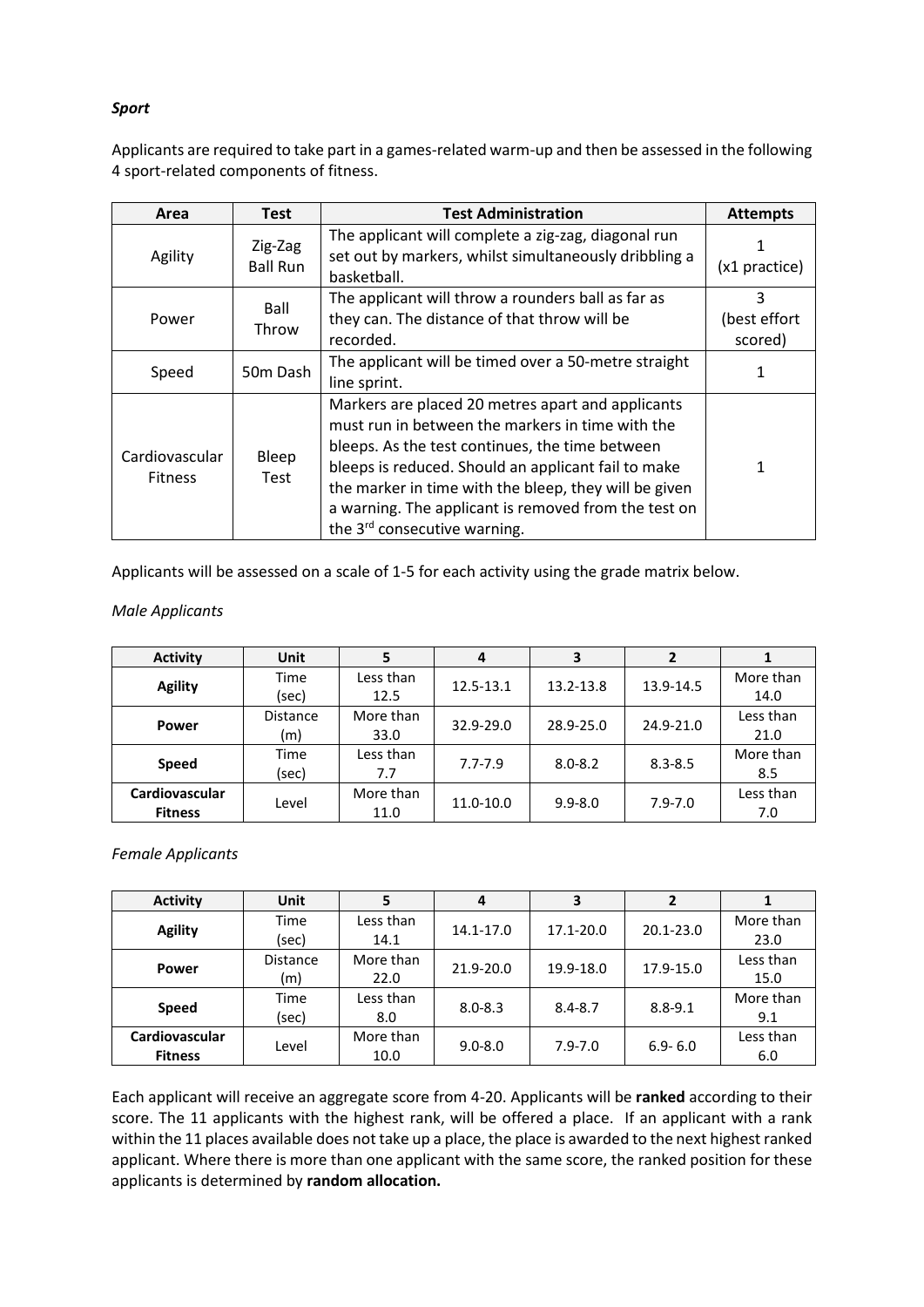#### **Random Allocation**

In the case of oversubscription in any one criterion (with the exception of criterion 3) places are allocated **randomly**.

The principle behind random allocation, in the context of oversubscription in any one criterion, is that it provides all applicants with an **equal** chance of obtaining a place.

The random allocation process is organised by the Vice Principal using computer software (the random number function in Excel) and supervised by an individual independent of the Academy.

In the case of criterion 3, applicants are ranked according to their aptitude. The 11 applicants with the highest rank in Sport and Performing Arts are offered a place. If an applicant with a rank within the 11 places available does not take up a place, the place is awarded to the next highest ranked applicant. Where there is more than one applicant with the same score, the ranked position for these applicants is determined by **random allocation**. On each occasion where one of the 11 places is not taken up, and where there is more than one applicant with the same score, random allocation is applied.

#### **Over and Under Age Applications**

For admissions into Year 7, an applicant is 'under age' if he or she will be under 11 years of age on 31<sup>st</sup> August immediately prior to admission in September.

The Academy will support any over or under age application where the Academy is satisfied that the child should continue to be educated out of the normal age group.

The process for requesting admissions for children outside their normal age group is as follows:

Parents should address their request in writing to **Admissions, The Eastwood Academy, Rayleigh Road, Leigh-on-Sea, Essex, SS9 5UU** or e-mail Admissions@eastwood.southend.sch.uk indicating the reasons for their request with any relevant supporting evidence. The Academy will then make a decision on the basis of the circumstances of each case and in the best interests of the child concerned. This will include taking account of the parents' views; information about the child's academic, social and emotional development; where relevant their medical history and the views of a medical professional; whether they have been previously educated out of their normal age group; and whether they may naturally have fallen into a lower age group if it were not for being born prematurely.

Where a request for an out of age group admission is agreed, meaning that the child could be admitted to Year 7, such an application will be processed as part of the main admissions round unless the parental request is made too late for this to be possible, and on the basis of the determined admissions arrangements only, including the application of oversubscription criteria where applicable.

Parents have a statutory right of appeal against the refusal of a place at a school for which they have applied. This right does not apply if they are offered a place at the school but it is not their preferred age group.

A parent cannot appeal against refusal of an 'out of normal age group' application.

Applications at the normal transition point should be made through – [SBC Admissions](https://www.southend.gov.uk/info/200176/school_admissions_and_home_education/47/secondary_school_admissions)

In-year applications should be made through the Academy – [In-Year Admissions](http://www.eastwoodacademy.co.uk/index.php/admissions/in-year-applications)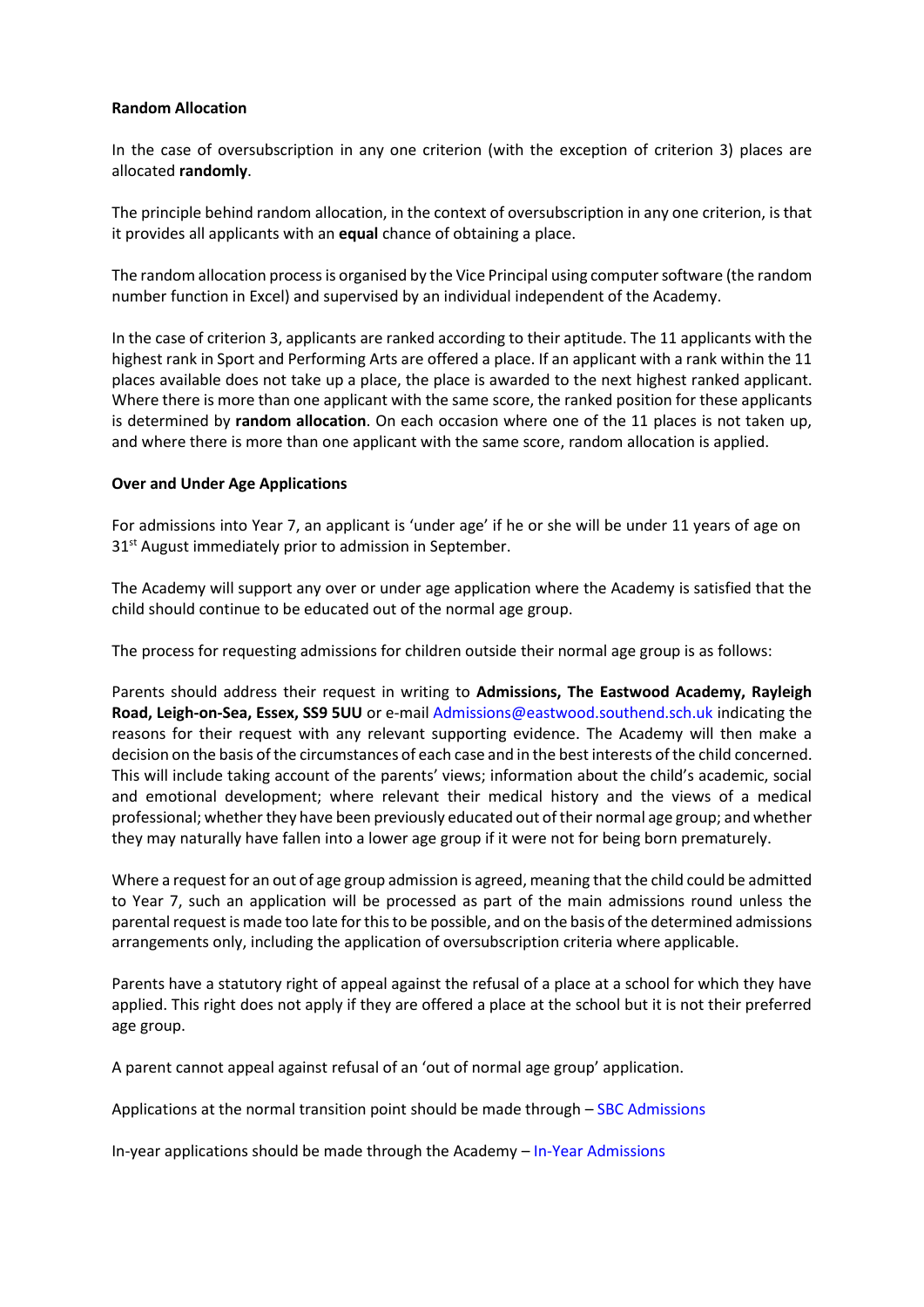#### **Waiting Lists**

Where the Academy receives more applications than there are places available, a waiting list will be created. In line with paragraph 2.14 of the *School Admissions Code*, children will remain on the waiting list until 31<sup>st</sup> December. If parents wish for their child to remain on the waiting list after 31<sup>st</sup> December, they will need inform the Academy in writing or complete an in-year application.

A child's position on the waiting list is determined solely in accordance with the admissions criteria. Excluding criterion 3 (refer to the paragraph below), if a place becomes available, it is offered to the child who is ranked highest in the admissions criteria. Where there is more than one child in the highest ranked criterion, random allocation is applied. Random allocation is applied **every** time a place becomes available, unless there is only one child in the highest ranked criterion, in which case a place is offered to the child.

Since there is a cap on the selective admissions (aptitude) of a maximum of 10% of the PAN, a child on the Sport or Performing Arts waiting list under criterion 3 would only be offered a place under the following circumstances:

a) Where there were no children on the waiting list under criterion 1 or 2, in priority order; **and** b) Where a place becomes available as a result of a child leaving the Academy who initially (at the normal transition point) obtained a place through criterion 3.

Children on the waiting lists under criterion 3 will be ranked according to their score. The highest ranked child for the particular aptitude for which a place had become available would be offered a place. Where there is more than one child with the same score, the ranked position for these children is determined by random allocation.

#### **Appeals**

All applicants refused a place have a right of appeal to an Independent Appeal panel (IAP) constituted and operated in accordance with the *School Admission Appeals Code*.

Click on the link for an appeal form and timetable for the appeals process - [Year 7 Admissions](http://www.eastwoodacademy.co.uk/index.php/admissions/year-7-applications)

The *School Admission Appeal Code* prescribes that applicants are entitled to one appeal per academic year per school. Therefore, the decision of the IAP applies to the whole of the academic year for those children changing schools in September and the remainder of the academic year in all other cases. However, if there has been a material change of circumstances since the appeal an applicant can apply again and, if the Academy agrees that there has been a material change of circumstances but still fails to offer a place, that applicant would be permitted a second appeal.

#### **In-Year Admissions**

Any application for a school place made on or after the first day of the academic year will be considered as an in-year application.

Click on the link for an in-year application form - [In-Year Admissions](http://www.eastwoodacademy.co.uk/index.php/admissions/in-year-applications)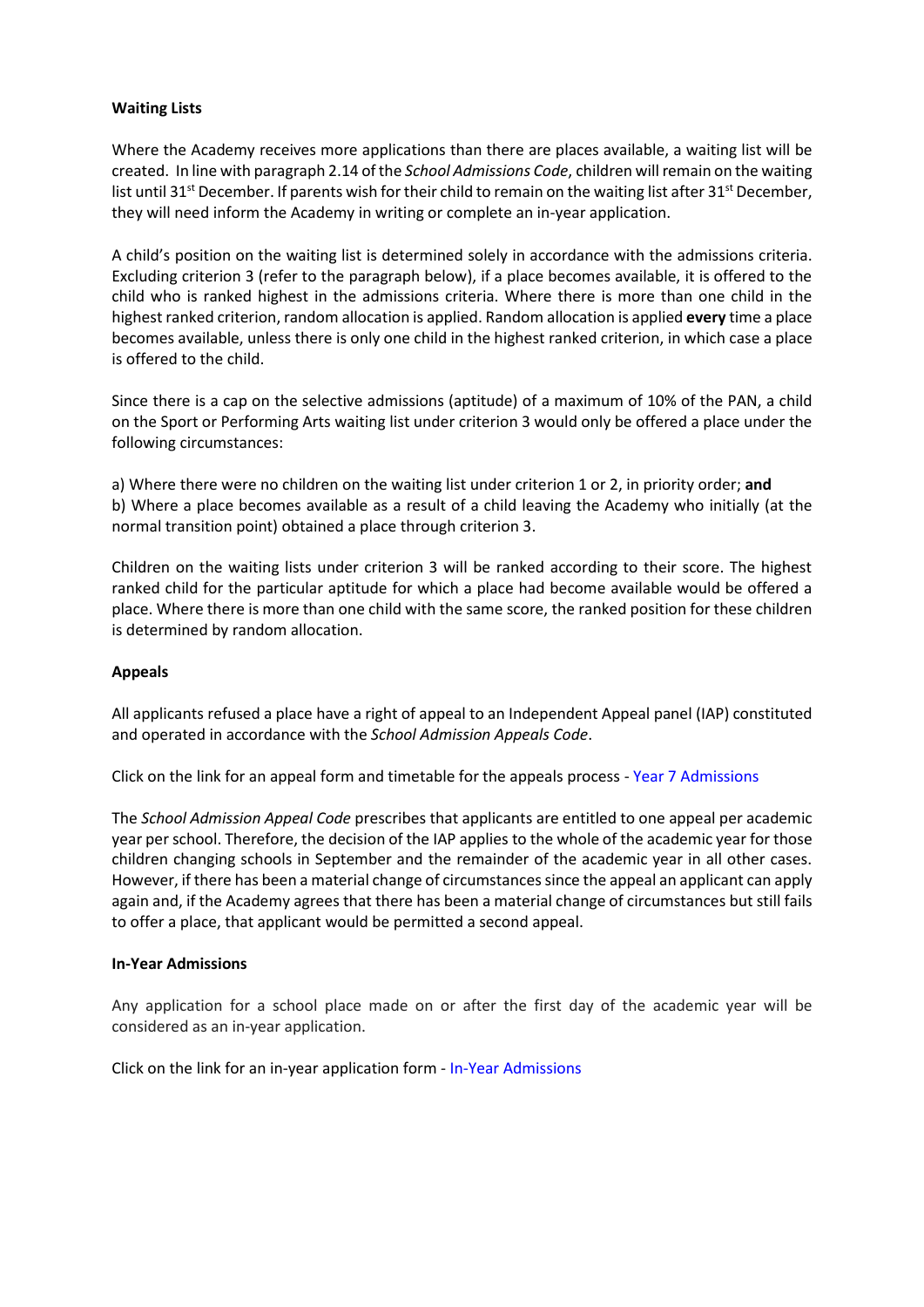## **Definitions**

| <b>Term</b>                                                                                  | <b>Definition</b>                                                                                                                                                                                                                                                                                                                                                                                                                                                                                                                                                                                                                                                                                                                                                                                                                                                                                                                                                                                                                                                                                                                                                                                                                    |
|----------------------------------------------------------------------------------------------|--------------------------------------------------------------------------------------------------------------------------------------------------------------------------------------------------------------------------------------------------------------------------------------------------------------------------------------------------------------------------------------------------------------------------------------------------------------------------------------------------------------------------------------------------------------------------------------------------------------------------------------------------------------------------------------------------------------------------------------------------------------------------------------------------------------------------------------------------------------------------------------------------------------------------------------------------------------------------------------------------------------------------------------------------------------------------------------------------------------------------------------------------------------------------------------------------------------------------------------|
| Looked after<br>children and<br>children who<br>were previously<br>looked after              | Pupils in public care and children that were previously in public care (including<br>those children who appear (to the admission authority) to have been in state<br>care outside of England and ceased to be in state care as a result of being<br>adopted.<br>A 'looked after child' is a child who is (a) in the care of a local authority, or (b)<br>being provided with accommodation by a local authority in the exercise of their                                                                                                                                                                                                                                                                                                                                                                                                                                                                                                                                                                                                                                                                                                                                                                                             |
|                                                                                              | social services functions (see the definition in Section 22(1) of the Children Act<br>1989) at the time of making an application to a school.<br>A child is regarded as having been in state care outside of England if they were<br>in the care of or were accommodated by a public authority, a religious<br>organisation, or any other provider of care whose sole or main purpose is to<br>benefit society.<br>This includes children who were adopted under the Adoption Act 1976 (see<br>Section 12 adoption orders) and children who were adopted under the Adoption<br>and Children Act 2002 (see Section 46 adoption orders).<br>Child arrangements orders are defined in Section 8 of the Children Act 1989, as<br>amended by Section 12 of the Children and Families Act 2014. Child<br>arrangements orders replace residence orders and any residence order in force<br>prior to 22 April 2014 is deemed to be a child arrangements order.<br>Refer to section 14A of the Children Act 1989 which defines a 'special<br>Guardianship order' as an order appointing one or more individuals to be a                                                                                                                       |
| Children with<br>Education,<br><b>Health and Care</b><br>Plans (EHCPs)                       | child's special guardian (or special guardians).<br>An Education, Health and Care Plan is a plan made by the local authority under<br>Section 37 of the Children and Families Act 2014 specifying the special<br>education, health and social care provision required for that child. All children<br>whose statement of special educational needs (SEND) or Education, Health and<br>Care (EHC) plan names the school must be admitted. Children with a statement<br>or a plan will follow a different process for admission.                                                                                                                                                                                                                                                                                                                                                                                                                                                                                                                                                                                                                                                                                                       |
| Children who<br>have a sibling<br>on roll at the<br>Academy at the<br>time of<br>application | By definition, a sibling is a child who lives as a brother or sister in the same house,<br>including natural brothers or sisters, adopted siblings, stepbrothers or sisters<br>and foster brothers or sisters. The 'same house' is considered to be the address<br>at which the child resides on a permanent basis. Where a child lives with parents<br>with shared parental responsibility, each for part of a week, if the residence is<br>not split equally between both parents then the address used will be the address<br>where the child spends the majority of the school week. If it is claimed that a<br>child spends an equal amount of time at separate addresses during the school<br>week, the parents will need to provide a signed affidavit, medical registration<br>certificate or other legal document to confirm the child's usual place of<br>residence.<br>During the process for the main transfer to Year 7 (normal transition point), in<br>the exceptional situation where a sibling of a multiple birth or sibling born in the<br>same school year is refused a place, in order to keep family members together,<br>the additional children will be admitted even if this results in the admission limit |
| Selective<br>admission<br>(aptitude)                                                         | for the year group being exceeded.<br>Children are granted selective admission (in respect to their aptitude in Sport<br>and/or Performing Arts) up to a limit of 10%. Parents of children with an aptitude<br>in these areas are invited to complete a Supplementary Information Form (SIF)<br>and the children will be required to undertake an assessment of their aptitude<br>(aptitude test).                                                                                                                                                                                                                                                                                                                                                                                                                                                                                                                                                                                                                                                                                                                                                                                                                                   |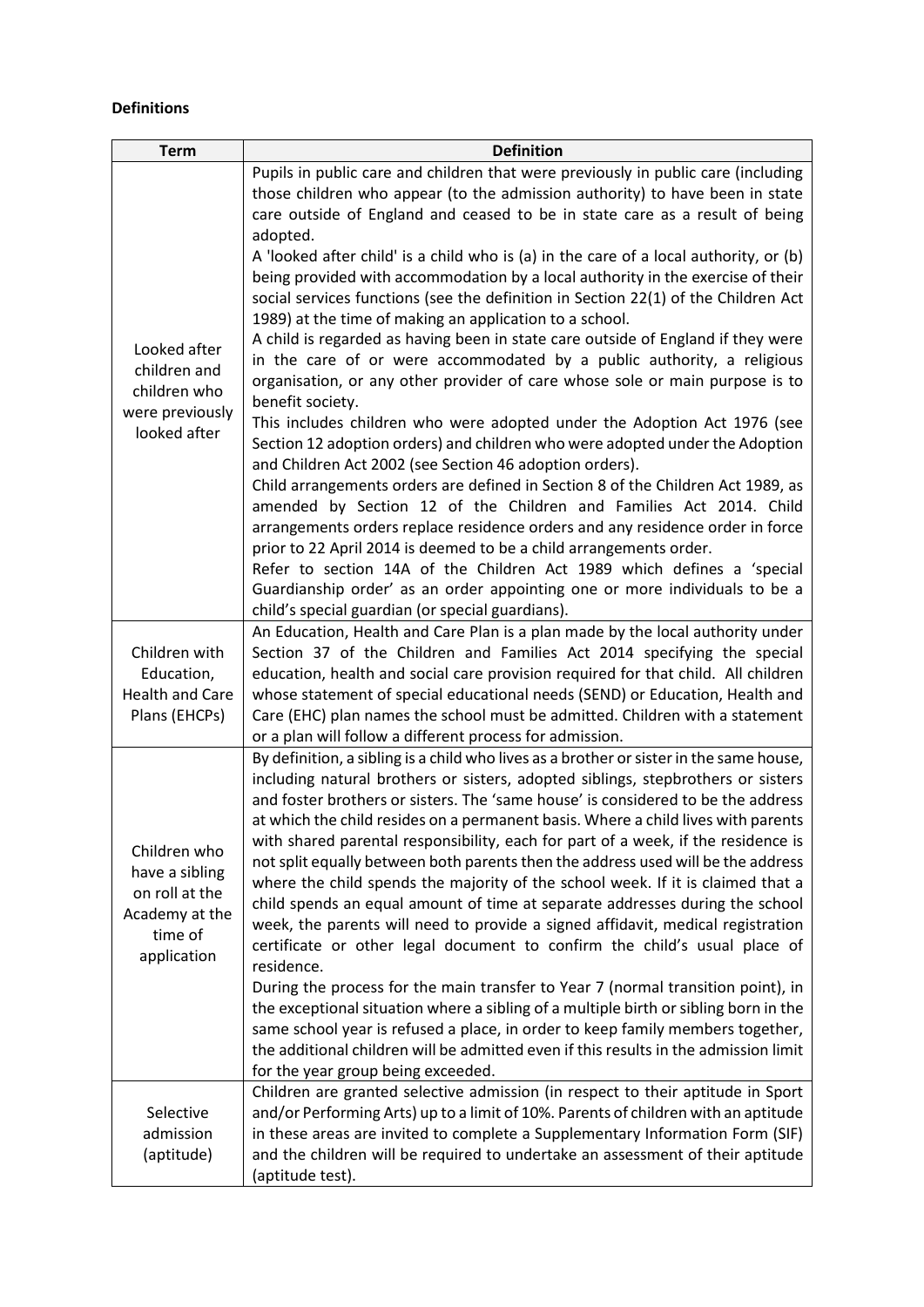|                   | Children will be ranked in this admission criteria if they are children of staff at |
|-------------------|-------------------------------------------------------------------------------------|
|                   | the school under the following circumstances:                                       |
|                   | a) Where the member of teaching staff (including, staff that are at the school in   |
|                   | positions, such as: Senior Leadership Team/level, Head of Year Group, Head of       |
|                   | Department, Office Manager or SENCo) that has been employed at the school           |
|                   | for two or more years at the time at which the application for admission to the     |
| Children of Staff | school is made and/or:                                                              |
|                   | b) The member of staff is recruited to fill a vacant post for which there is a      |
|                   | demonstrable specialist skill shortage and/or:                                      |
|                   | c) Are the children of the member of staff living permanently with the member       |
|                   | of staff at the same address. The member of staff must be working at the school     |
|                   | at the time of application and expected to continue with their employment at        |
|                   | the school during the application and allocation process.                           |